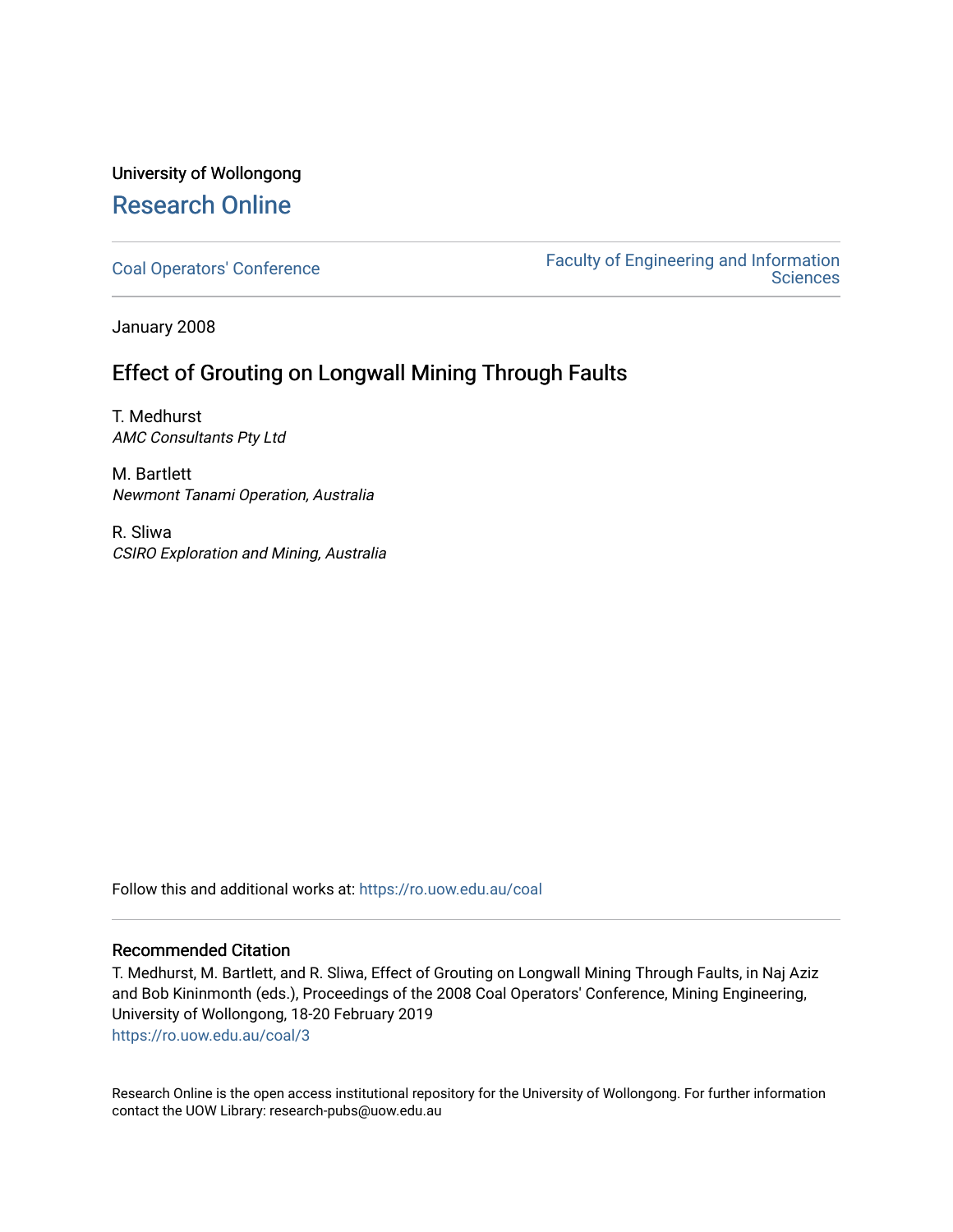# **EFFECT OF GROUTING ON LONGWALL MINING THROUGH FAULTS**

# **Terry Medhurst**<sup>1</sup> **, Michael Bartlett**<sup>2</sup>  **and Renate Sliwa**<sup>3</sup>

*ABSTRACT:*The demand for increased production, safety and resource recovery has put pressure on the coal industry to find methods to mine through fault zones. One of the processes used to reduce the likelihood of face instability is to consolidate the strata around the fault using grouting techniques. Since grouting techniques are being used more frequently in practice, the industry requires a greater understanding of the effect of fault consolidation on ground improvement and associated strata response during mining.

This paper presents the results of a recent ACARP research project aimed to assess faulted areas to determine the need or otherwise for grouting and their likely impact on mining performance. A review of past fault consolidation projects was undertaken to determine their "success" in longwall operations and to identify factors that influence longwall ground control.

This paper includes a comparative analysis of grouting results from several mines. The outcomes will provide guidance to assist operators in understanding when fault grouting is required, how it might be implemented and expected outcomes of the grouting program.

#### **INTRODUCTION**

A risk assessment of longwall retreat through a fault zone will quickly identify potential financial losses or personal injury due to strata failure as major risks. Smith (2006) suggests that major causes and contributing factors of strata failure and/or poor longwall operating conditions are commonly:

- Poor horizon control
- Poor face alignment
- Incorrect setting of shields
- Stopping or inconsistent face retreat
- Breakdowns or failure of equipment to perform
- Crews cutting inconsistently or with low morale
- Poor cutting sequence
- Inability to react to problems
- Mining into ground that is outside the capability of the equipment or people

A fault management strategy that includes the following critical controls provides the greatest likelihood of a safe and consistent longwall retreat through a fault zone:

- Accurate and precise geological knowledge of the nature of the faulting and lithology
- Knowledge of the geomechanical behaviour of the strata, including any likely beam effects, particularly with a coal roof
- Adherence to basic longwall operating standards, including horizon control, cutting sequence, creep control and shield setting
- A proactive maintenance regime targeting the section of the face likely to be most affected by the fault zone
- An effective water management strategy
- An effective circle of communication between geologists, geotechnical engineers, the longwall department and underground crews, with an agreed plan of attack

Often in good ground conditions, the absence of one or more of these controls may be tolerated with little effect on production. However, during retreat in faulted ground, the likelihood of a significant interruption to face operations is greatly increased. It is therefore essential that, when mining into faulted areas, all of these controls are in place and any of the root causes of strata failure or poor operating conditions are addressed.

 $\overline{a}$ *1 AMC Consultants Pty Ltd* 

<sup>&</sup>lt;sup>2</sup> Newmont Tanami Operation, formerly AMC Consultants Pty Ltd

*<sup>3</sup> CSIRO Exploration & Mining*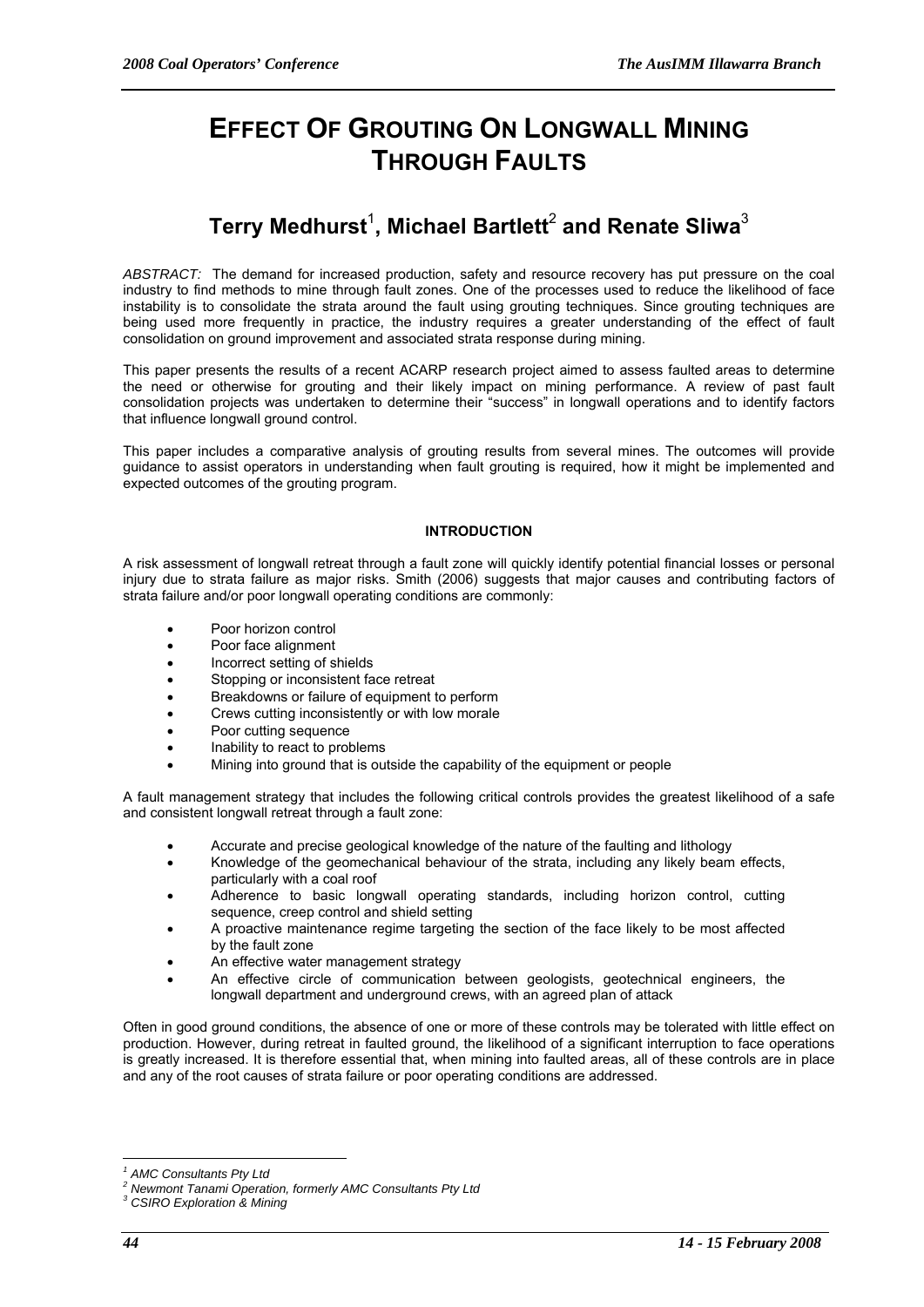A research project funded by the Australian Coal Association Research Program (ACARP) was initiated to investigate issues associated with mining through faults (ACARP C13015, 2006). This project focused on a detailed monitoring program of mining through a fault at an Australian longwall mine. Analysis of the fault preconsolidation program including comment on grout takes, pressures and penetration was. Longwall support monitoring and face stability analysis was also used to examine overall strata-support interaction processes.

Following the detailed study, a review of past fault consolidation projects from various mines was undertaken. The aim of the review was to devise a means to assess faulted areas to determine the need or otherwise for consolidation and their likely impact on mining performance.

#### **FAULT CONSOLIDATION USING GROUTING**

#### **Current Grouting Practices**

The civil engineering industry has developed several techniques for permeation grouting and grout design for use in dam construction, civil works and tunnel sealing. The coal mining industry has adopted many of these methods and attempted to apply them to fault consolidation on longwall mines.

The conventional method of grouting has been substantially developed over the last 40 years from empirical results obtained from different grouting activities. Houlsby (1990) has extensive experience in the area and has reported his findings in a practical and applicable manner.

After drilling the grout holes and water testing to determine the permeability, a decision on the grout type, initial water:grout ratio and maximum grouting pressure is made. The initial water:grout ratio is guided by the results obtained from the water tests starting with a thin grout mix and slowly increasing the grout water cement (w/c) ratio throughout the grouting process.

A review of different mine sites shows the most common grouting method involves drilling grout holes at a given spacing to intersect the fault whilst minimizing the drill lengths and maximizing the drill angle. The grout is then pumped into the total length of the grout hole until significant increases in pressures are achieved. If the grouting pressures don't increase over time the grout mix is thickened and the thicker grout is pumped into the grout hole. The backpressure is monitored using a bleeder hole, which can also be used to pump grout into should any blockages in the grout hole occur.

The selection of grout can be wide and varied depending on the application and the results required from the grouting project. The grout type chosen for the task is primarily a function of the aperture of the joints in the fault and the associated costs. Water cement ratios can vary from about 0.3:1 by weight to around 10:1, however research by Houlsby (1990) and Weaver (1991) have shown grout mixtures with w:c greater than 5:1 have little strength and durability. Grout mixtures have also become more sophisticated in recent years by using complex admixtures and microfine cements. Modifiers such as superplasticers allow enhanced grout strengths by providing greater penetrability at lower w:c ratios.

#### **Drill Holes, Spacing and Layout**

Boreholes can be drilled inseam or from the surface depending on the depth of mining, the ground conditions and the available equipment. Both methods are used in Australia for fault consolidation work. The general consensus for sealing rock in the grouting industry recommends borehole spacings of 1 to 3 m and row spacings of 1.5 to 2.5 m (Kutzner, 1996).

For inseam holes, borehole spacing is typically between 2.5 m and 4 m. The drill patterns commonly adopted generally aim to target the first 1 m to 2 m of immediate roof above the longwall face. Figure 1 shows a plan view of a typical inseam drill pattern. For surface holes, a 5 m x 5 m grid pattern up to a 5 m x 10 m grid pattern is typically used around the proposed fault location.

#### **Grout Injection Pressures**

Injection pressures within the grouting industry can vary significantly, ranging from 1 bar to 50 bar depending on the application and the pumping equipment available. In general the extent of grout spread is proportional to the grouting pressure, the extent of fractures, and inversely proportional to the cohesion of the fluid grout. Even though little evidence is available to give a standard grout pressure range, particularly in coal mining, the easiest method to determine the maximum grouting pressure is to keep the grouting pressure below the cracking pressure (Kutzner, 1996).

The cracking pressure is dependent on the rock conditions, however a simple calculation for the maximum grout pressure is based on the unit weight of the overburden relative to depth. A more detailed approach considers the potential for borehole fracture based on the in-situ stress state and rock properties. In general terms, hydrofrac stress measurements indicate that the magnitude of minimum horizontal stress is equal to the shut-in pressure, or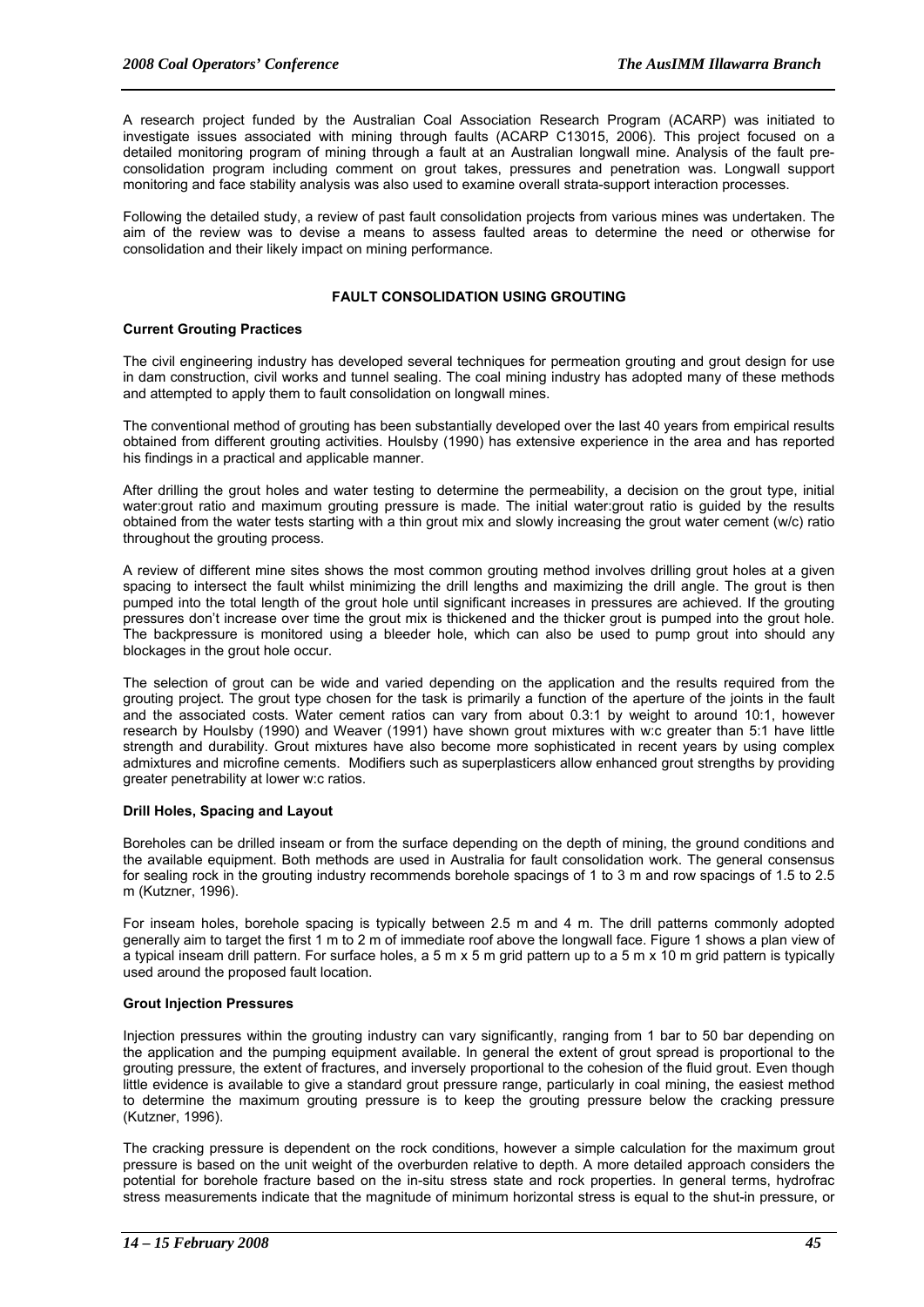the minimum pressure needed to keep a fracture open after pumping has been stopped. A review of hydrofrac stress data in the Bowen and Sydney basins indicate that the minimum total stress in coal seams generally varies between 50% and 85% of overburden pressure at typical mining depths (Enever et al, 1999).



**Figure 1 - Typical drill hole layout into LW block** 

#### **Measuring Grouting Outcomes**

Grouting has traditionally been used for seepage reduction in tunnelling and the dam construction industry and collectively this work forms the basis for measuring grouting success. In general, a reduction in permeability or Lugeon value (1 Lugeon unit = 1 litre/metre/minute at 1000 kpa) to less than 2 is often considered successful as a maximum leakage criterion. The cost of grouting to reduce the Lugeon values below 2 is often considered uneconomical.

A method for measuring grouting success for longwall operations is less evident since the primary purpose is to consolidate the faulted rock mass. In general, the characteristics of the fault(s) and surrounding strata govern longwall face stability. However, methods of measuring the pre- and post-mining effects of ground improvement are difficult to quantify.

Faults that intersect one or two longwall supports do cause significant delays. Therefore one measure is that if the fault consolidation could confine instabilities to one or two supports then it could be considered sufficient for consolidation, having reduced delays to an acceptable level (ACARP C10019, 2003). Similarly, if the influence of grouting can be related to the level of ground improvement, eg via permeability testing, this may provide another means of measuring grouting success.

One approach is to simply maximize the volume of grout injected in to the fault(s). This is the current fallback position used by the industry given the lack of alternative approaches. A database that contains records of the volume of grout injected, hole location, the type of faulting encountered, mining performance and related test data should provide a starting point to quantify the influence of grouting.

#### **FAULT TYPES AND GROUND CONDITIONS**

#### **Fault Stability Criteria**

In general, major structures present a high level of risk if they are orientated at less than 20 degrees to the longwall retreat line. This is due to the alignment with goaf cracks and mining induced fractures, and the length of the longwall face that is exposed to poor ground conditions at any one time.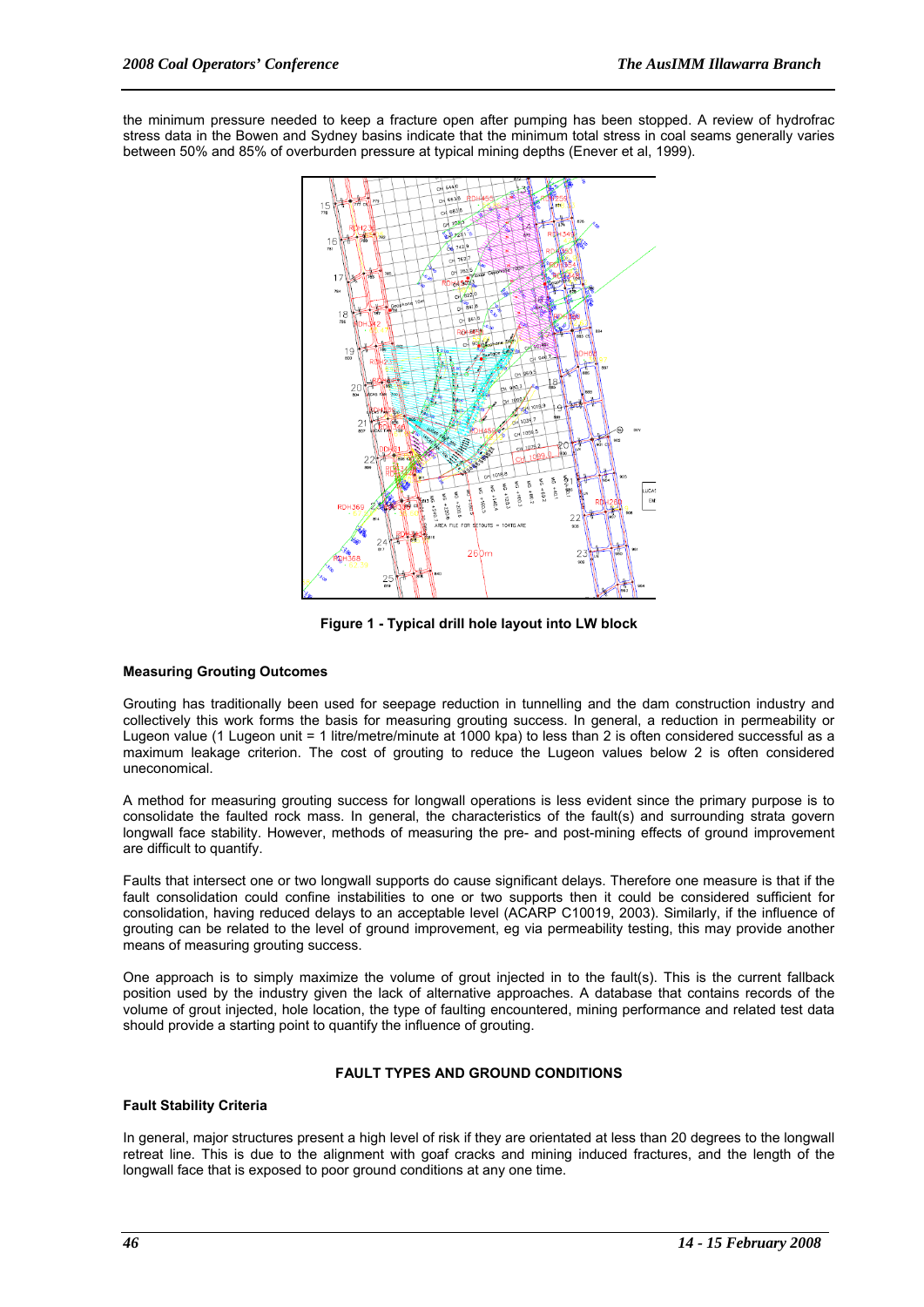Using simple mechanics, the most unfavourable orientation of a shear plane in relation to the major stress direction is about 30°. Faults dipping at 60° to 90° towards the longwall face would therefore generally present the greatest risk of instability when subjected to vertical abutment loads, as shown in Figure 2. Similarly, faults oriented 30° to the longwall panel would generally be most prone to instability as a result of horizontal abutment loads, as shown in Figure 3.

Lee (1966) outlines a number of factors likely to cause fault reactivation and subsidence based on U.K. experience as a result of longwall mining:

- The fault must dip over the panel and toward the panel centre with the panel in the footwall of the faults, i.e. towards the longwall face
- The fault surface expression must be about 0.2 times the depth towards the goaf from the gateroads.
- A longer fault is more prone to reactivation than a shorter fault. Also a fault that does not completely cross a panel and extend well beyond its limits, is less prone to reactivation.

The first point highlights that shown in Figure 3, in which fault reactivation is more likely when the overlying material is able to "slide" towards the goaf. This can be further exacerbated by the presence of multiple structures, which can often form wedges. Wedge failure can be particularly damaging if low angle (thrust) structures are present.

The second point suggests that the fault must be in the maximum tensile strain area of the subsidence trough between the gateroads and the trough centre. The third point provides that the fault completely crosses the panel. This is logical because the end of the fault provides a restraint against reactivation by the unfaulted strata, requiring shearing through unaffected strata to continue lateral fault movement.



**Figure 2 - Potential for roof damage due to vertical abutment loading** 

From a mining standpoint it is generally preferred to first intercept the fault in the tailgate. This is preferred over the alternative, in which first interception at the maingate would result in sustained tailgate damage as mining progresses. Similarly, faults oriented near parallel to the face present an extreme risk of instability and therefore need to be approached at a compromised angle (say 30°) to minimise face exposure at any given time whilst limiting the overall length of retreat in the fault system.

The potential for fault movements in the "high risk" zones is overprinted by the local fault characteristics, for example an open, soft structure versus a tight structure. The combination of open voids and potentially elevated abutment loads in a high risk zone can therefore present a challenging set of conditions for longwall mining. Unfortunately, longwall operating and production requirements necessitate mining through faults at angles that are generally the most unfavourable from a fault stability standpoint. This is why the correct choice of mining horizon is so important and needs to be coordinated with accurate determination of fault characteristics and targeting of stabilisation measures.

#### **Water Pressure Testing**

Water pressure testing is perhaps the simplest and certainly most widely used method for assessing the need for grouting. Houlsby (1990) recommends that while conducting a water pressure test the pressure should be held constant at one bar for 15 minutes with the water take measured in 5 minute intervals. This is recommended to get a representative set of data for the WPT. Analysis of the water pressure test data can give an indication of the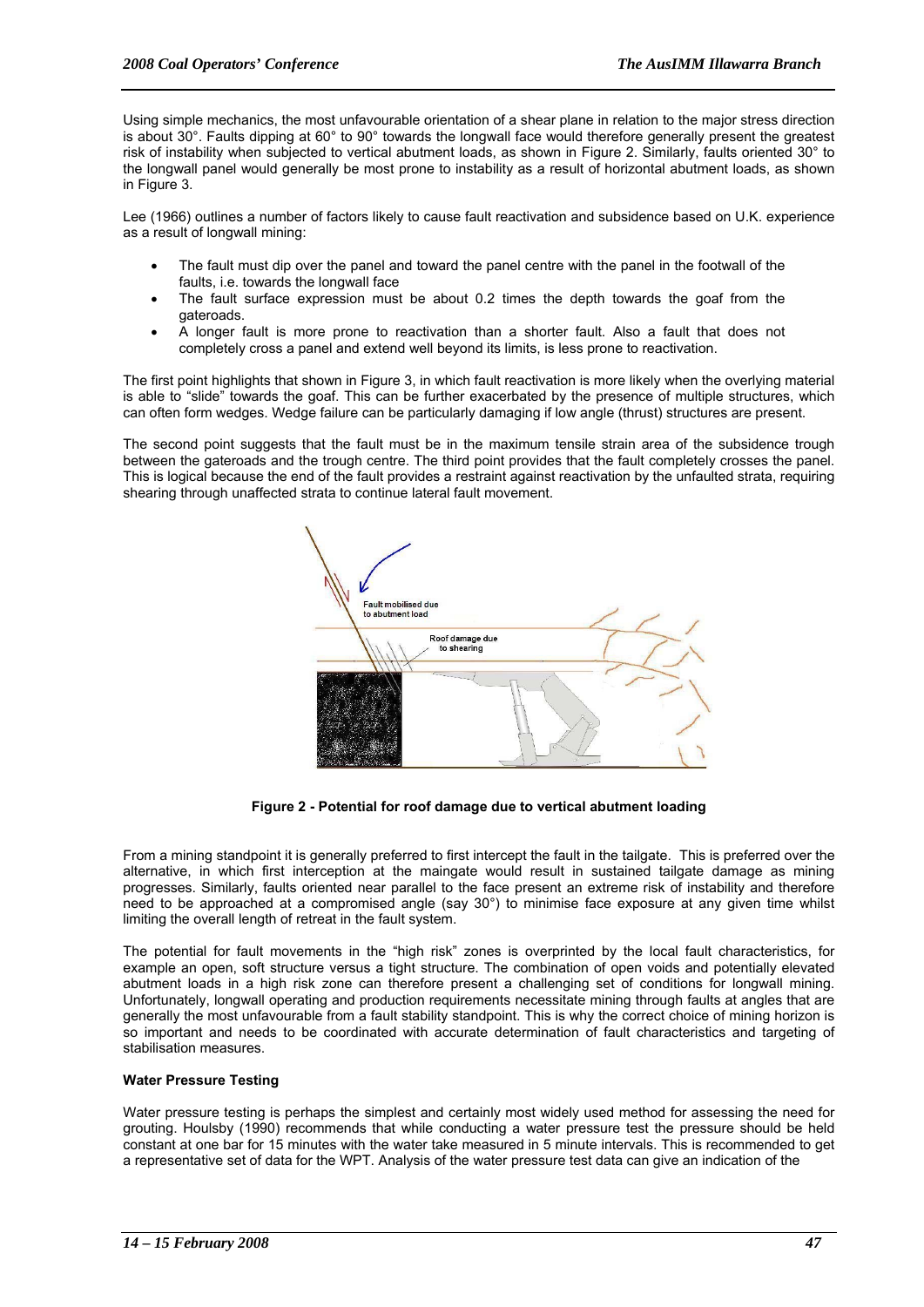

**Figure 3 - Potential for damage due to horizontal abutment loading** 

permeability but also the characteristics of the fault. Decreasing Lugeon values indicate voids being filled whereas increasing Lugeon values indicate either void creation by washing out the hole or under certain conditions or hydrofracing of the borehole.

As discussed previously, grouting has traditionally been used for seepage reduction in tunnelling and the dam construction industry and thus seepage mitigation is the basis for measuring grouting success. The current study has provided evidence that permeability testing can provide a good indication of fault conditions and the need for grouting. The grouting industry has developed a guide to grouting requirements on the basis of rock mass permeability. For example,

- 1 Lugeon unit is the type of permeability where grouting is hardly necessary.
- 10 Lugeons warrants grouting for most seepage reduction jobs.
- 100 Lugeons occurs in heavily jointed sites with relatively open joints or in sparsely cracked foundations where joints are very wide open.

Analysis of permeability test data suggests similar limits apply to longwall mining. In general, faults with a hydraulic conductivity in excess of 10 Lugeons are likely to take significant amounts of grout and will benefit from a grouting program. For tighter structures, there is some evidence to suggest that grouting may be less influential on longwall face stability depending on the fault orientation and panel loading influences, particularly for Lugeon values less than about 2.

Lugeon tests should be carried out over a standard length to ensure consistency of results. The location of packers and subsequent calculation of Lugeon values can dramatically influence estimate values. In particular, mine operators should ensure that a good standard of testing is undertaken and directly targets the fault structure(s). The tests should also be supported by good drilling records that provide as much detail of the fault structure as possible. In general, where a large length of borehole is pressured, the Lugeon value provides a measure of the mean permeability of the formation. For short test lengths, there is likely to be a much closer correlation between Lugeon values and the real permeability of the formation, particularly for faults.

#### **Influence of Grout**

It is generally accepted that pre-grouting can improve the quality of the rock mass. Barton et al (2001) states the reasons for increased rock mass quality and easier excavation are due to any or all of the following:

- Filling of joints and voids
- Closing of secondary joints
- Glueing and strengthening of the parts of the rock mass
- Reduction of water flow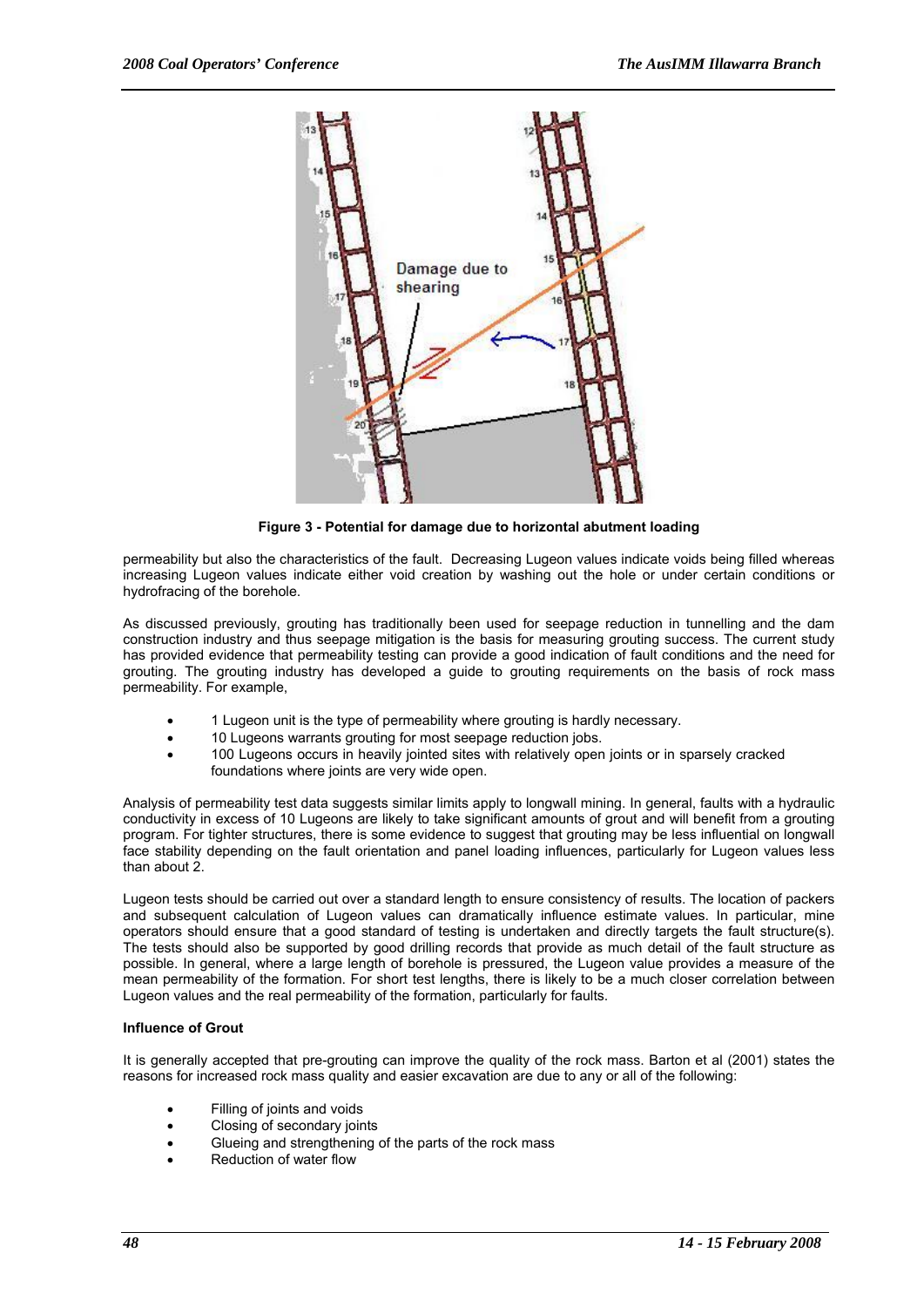If any or all of the above factors are achieved, an inherent outcome of the grouting process is an increase in stiffness of the rock mass. This is a very important but often overlooked result for fault pre-consolidation activities in longwall mining. For example, void filling using grout injection would only provide a minor strength increase in the fault (binding effect) but can increase the stiffness of the fault by an order of magnitude. Following the mechanisms shown in Figures 2 and 3, it can assumed that if the fault is stiffened to a level similar to the surrounding strata then stress transfer through the fault system will be improved thereby minimising stress concentrations in critical areas.

Soft structures such as fault zones are often low stress zones and are unable to transfer stress both in both the vertical and horizontal. Stress is redistributed, which means that elevated stress magnitudes (can be 20 % higher) and localised changes in orientation can develop, typically  $10 - 20$  m either side of the fault(s). Under elevated stress conditions the strata support interaction characteristics can change significantly. An additional 20 % abutment load can equate to an additional 50 m depth of cover. This can change the roof damage profile considerably. Figure 4 shows a potential roof damage profile under high stress and soft roof conditions.



**Figure 4 - Typical strata damage profile under 'soft' conditions** 

In general, two approaches can be taken for grout injection depending on the size, style and orientation of faulting. These are:

- Specific targeting and grouting/reinforcing of the fault zone itself, or
- Grout injection and reinforcing of the fault and overlying roof beam

Specific targeting of the fault zone can be achieved with either in-seam or surface holes and would generally be expected to provide similar results in softer 'unconfined' fault systems, eg normal fault with large throw and broken infill. A general indication of grout coverage is shown in Figure 5.



**Figure 5 - Typical grout coverage from surface and inseam holes**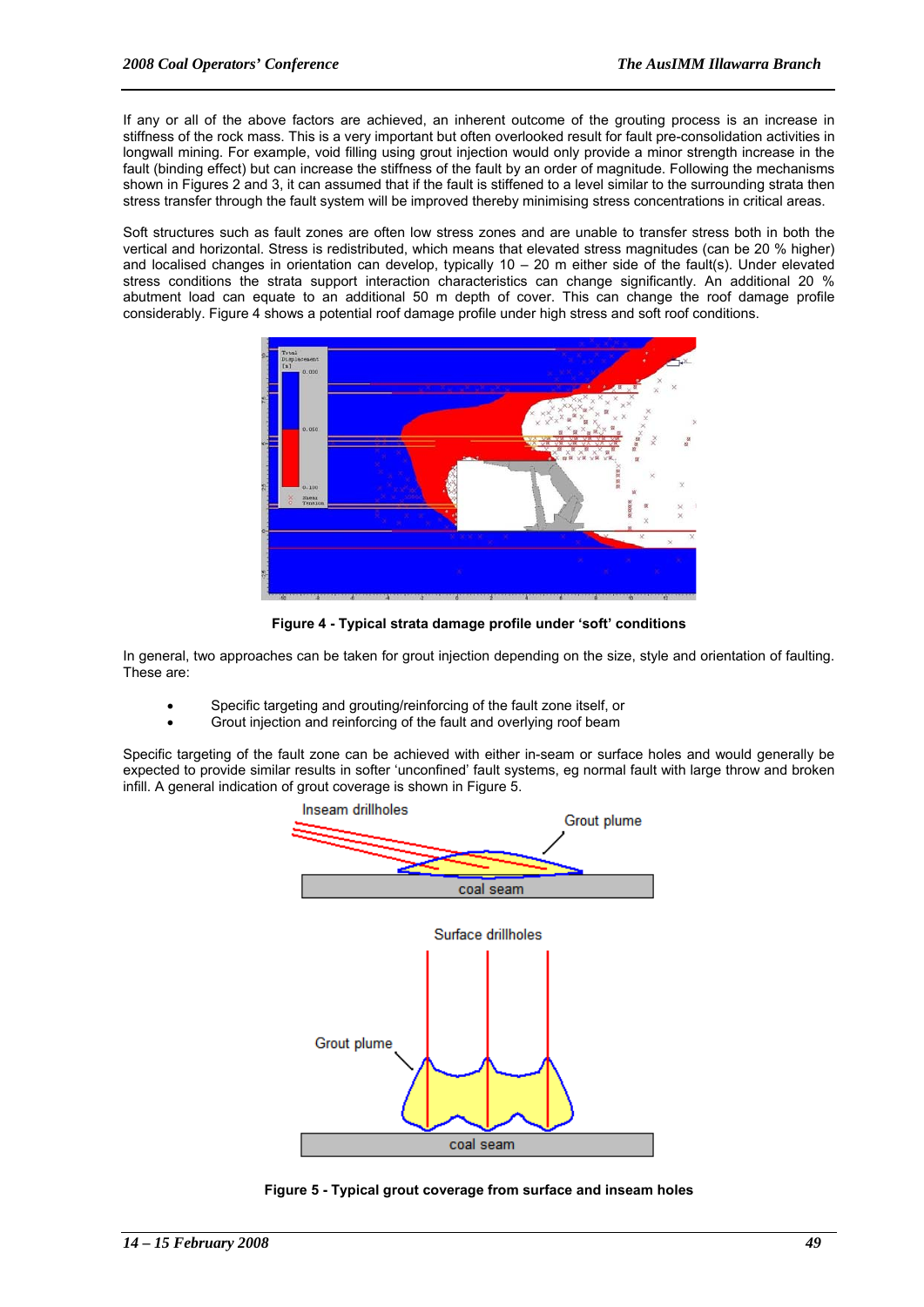The stiffness and competency of the immediate roof strata adjacent to the fault(s) is also important, as is the properties of the fault planes. The softer or more broken the surrounding strata, the more likely benefit to be gained from grout injection. Conversely, grout injected into a clean normal fault that intersects a series of strong sandstones for example, is likely to provide minimal impact on stability.

The stiffer the fault system, the less effective grout injection is likely to be. A typical stiff fault system might be a more complex array of small conjugate faults that produce a blocky rock mass. Under these conditions reinforcing of the fault and overlying roof beam would be the preferable option as it also helps to minimise wedge type failures. The use of grout injection from surface based drilling will generally provide a greater spread of grout higher into the strata than would be achieved from in seam drilling. This former is the best method for developing a thicker 'reinforced' roof beam.

The correct choice of mining horizon is the most critical factor in managing face stability. This requires a balance between choosing a stable roof profile and maintaining practical longwall operating tolerances. In general, the bearing pressure of longwall support canopies is diminished 1 m or more into the roof (Medhurst, 2005). It is therefore important when choosing a mining horizon to minimize the thickness of weak roof strata and/or ensure that the pre-consolidation effort has been directed to provide at least a 2 m thick competent roof beam.

#### **ANALYSIS OF FAULT GROUTING**

#### **Grout Volumes and Pressures**

Thirteen cases of fault pre-consolidation grouting in underground longwall mines were analysed. Where possible, data was collected that included fault characteristics, water test data, grout volumes, grout pressures, drilling patterns, spiling and observations during mining. Total injected grout volumes ranged from 4,000 litres up to 60,000 litres for the various cases.

Various grout mixes were used, however all cases in the database can be regarded as microfine or ultrafine products. Particle size for the grouts varied with a maximum of 40 microns, but most report a maximum size of 12 microns. Similarly, drilling method and hole size varied across the dataset, some drilled from surface, others inseam intersecting the fault(s) and inseam drilled sub-parallel to the fault(s).

Volumes of grout take were calculated to measure the effectiveness of grouting. To calculate the grout takes the volume of drill hole void space and spiles was subtracted from each grout volume for the corresponding grout hole.

A broad correlation between grout pressure and grout take could be observed across the entire grout database, shown in Figure 6. Given that a "grouting to refusal" approach was used, the maximum pressure was used in the analysis. Significant grout take occurs when injection pressures exceed about 2500 to 3000 kPa. This suggests that perhaps at these pressures, hole fracturing of the strata during injection may begin to develop, which facilitates the increase in grout take.

Clearly, the "tightness" of the fault(s), the hole spacing, grout mix and injection pressure will all contribute to the overall grout take. Simple correlation between grout takes and pressures do not consider the characteristics of the strata or fault system that is being treated. Detailed analysis indicated that grout takes appeared to be greater in the larger throw faults than the smaller faults.

#### **Geological Controls on Grout Take**

A comparison between grout take and maximum fault throw is shown in Figure 7. All of the grouted structures are segments of larger normal faults, which have moderate to steep dips. Some faults are part of more complex horst or graben structures, and three examples were related to step-over zones. Fault throws range from 1 m to 7.8 m.

The data shows that grout take increases for faults with greater than 4 m throw. However, changes in grout injection pressure can also account for this increase. Therefore, an attempt was made to estimate the overall trace length of the fault system intersected by the drill pattern. From this estimate, a simple measure of maximum grout take along the faults could also be made for comparative purposes, Figure 8. This assumes that all available grout is taken up in the fault system.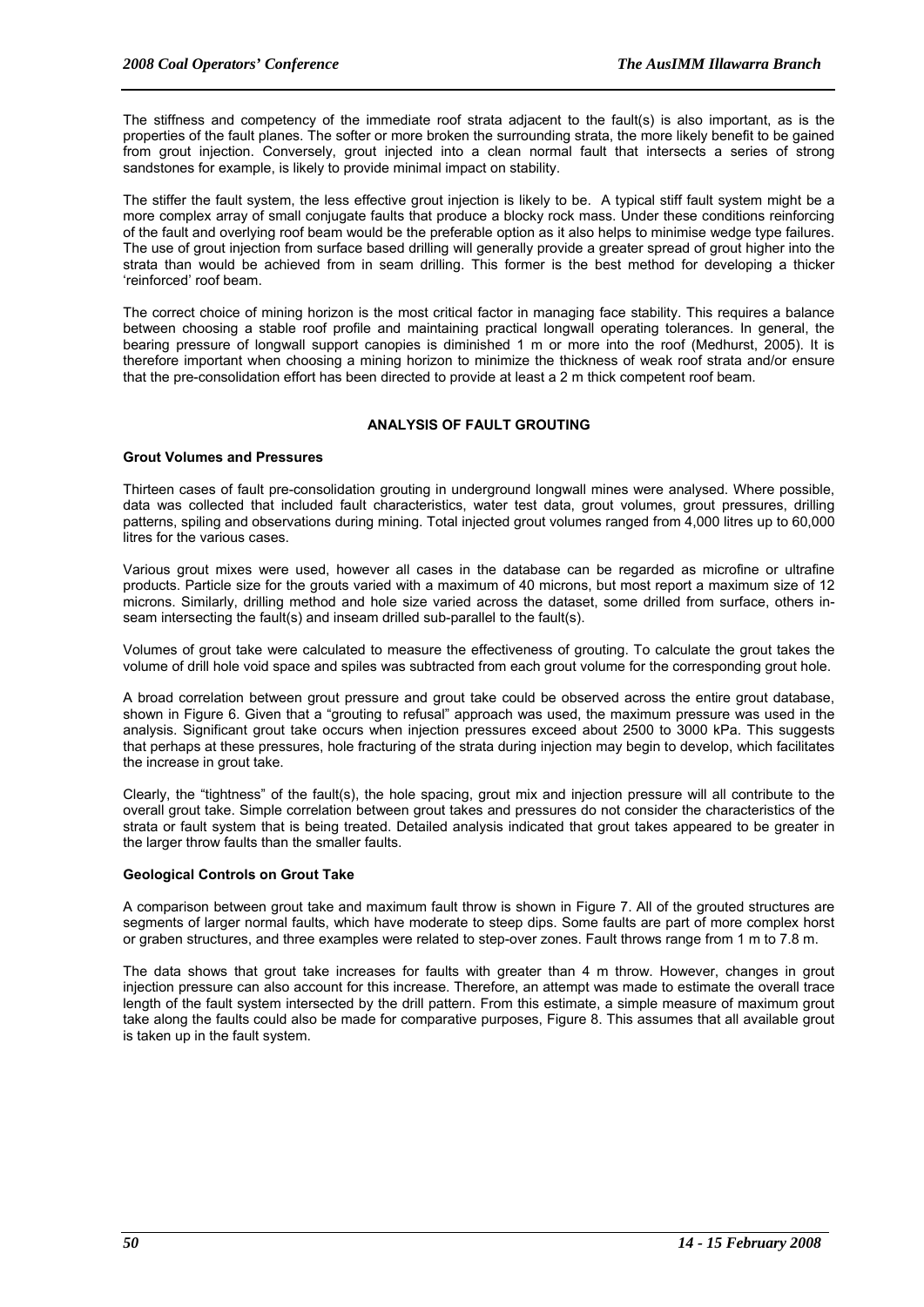







**Figure 7 - Comparison of grout take and maximum fault throws** 

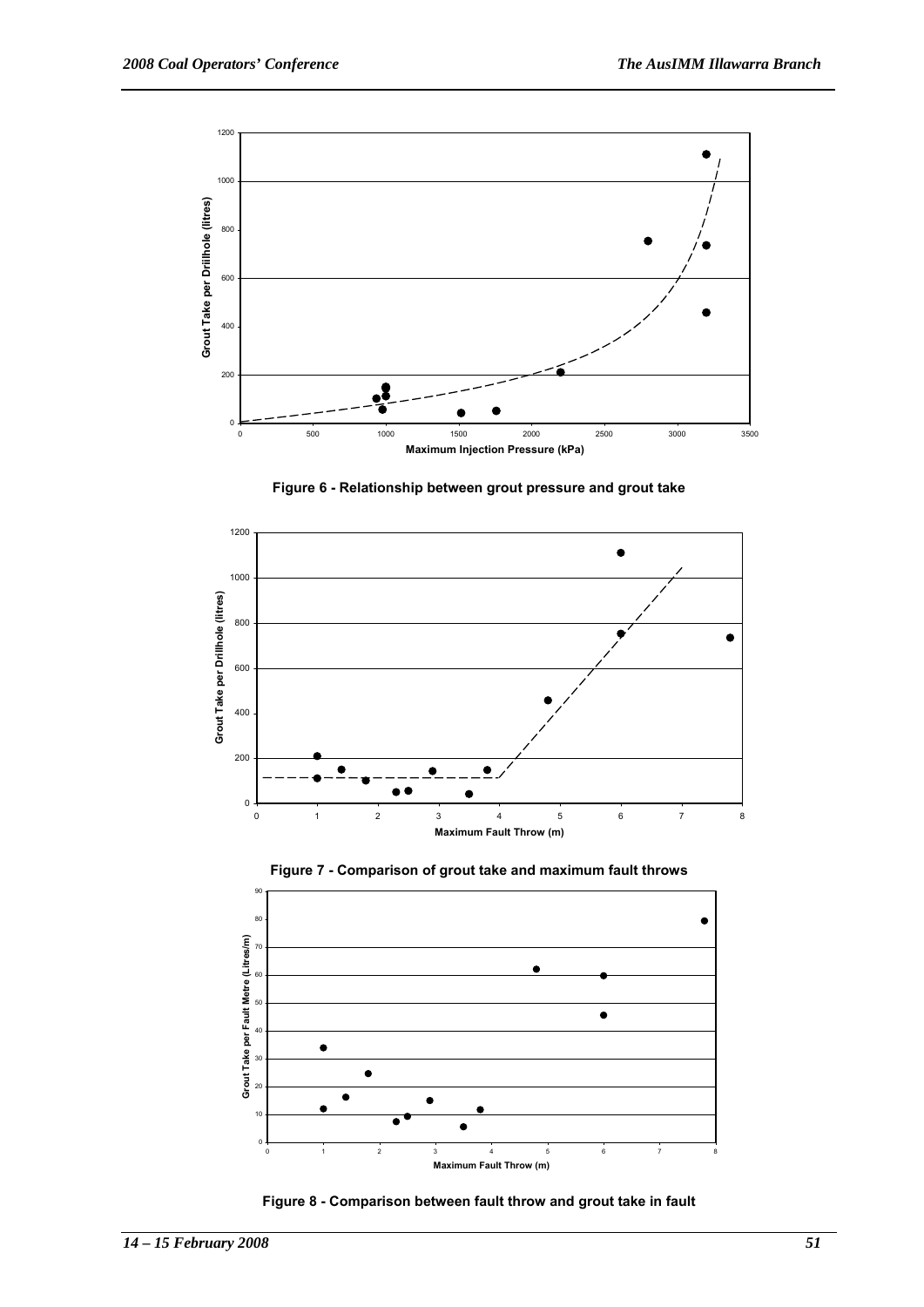The data shows a general increase in grout takes with the maximum throw of the fault. A similar trend also prevails in terms of injection pressure, Figure 9. The general conclusion is that the main controls on grout take are influenced by the style of faulting and the injection pressure used during grouting. In particular, the larger throw faults were also likely to be subjected to some later reactivation, which is thought to have contributed to the amount of grout take. Although data is limited, permeability test data for these cases also suggested that these faults were more 'open' than the smaller throw examples.



**Figure 9 - Relationship between injection pressure and grout take in fault** 

#### **APPROACH TO GROUTING FAULTS**

#### **Drill Program and Testing**

The aim of the drill hole grout pattern is to intersect as many joints and bedded planes in the fault as possible while minimising the drill lengths and maximising the intersection angle. This implies a compromise between the costs associated with drilling and the effectiveness of grouting based on the drill hole angle and frequency of intersections with the fault. Since several mines have reported different levels of success using different drilling patterns and techniques, there is no hard rule about which drill design is the best. Drill hole design in reality is site specific and involves many factors that are controlled by the geological features of the fault such as location, size, orientation and depth of cover.

Along with the initial exploration drilling, the first assessments are usually based on seismic profiling and can often provide a broad measure of fault throw. Based on the available data, if fault throw is greater than 4 m, it is likely that roof and longwall face stability would benefit from a drilling, grouting and spiling program. Often the need for such measures however is less obvious, and in this case it is recommended that targeted drilling and permeability testing program be undertaken to investigate fault characteristics.

Water testing will provide a measure of the 'openness' of the fault(s) as well as provide some measure of potential grouting requirements. It is also important to note that water testing over short lengths (less than 5 m) will provide a more representative measure of fault permeability than if undertaken over long hole lengths. Current data suggests that in areas where Lugeon values are less than about 1 or 2 ground conditions may permit longwall mining. An example of the relationship between grout take and permeability is shown in Figure 10.

#### **Estimation of Grouting Requirements**

The conventional approach of "grout till refusal" is governed by the grout mix properties and the applied pressure during grouting. Moreover, it is generally thought that the selection of grout parameters can greatly influence the amount of grout take, and is reliant on operator skill. Interestingly, despite the importance of the grout mix, a wide variation in the reporting of grout mix parameters was found. In some cases, grout volumes were reported in kilograms of cement, while others in litres of grout pumped.

Clearly both the volume of grout pumped and the proportion/amount of cement need to be reported as a means to determine effective grout strength/quality. The final cement content in the overall grout volume shows a general trend of a 2:1 mix design across the database, Figure 11. In general, provided the grouting contractor can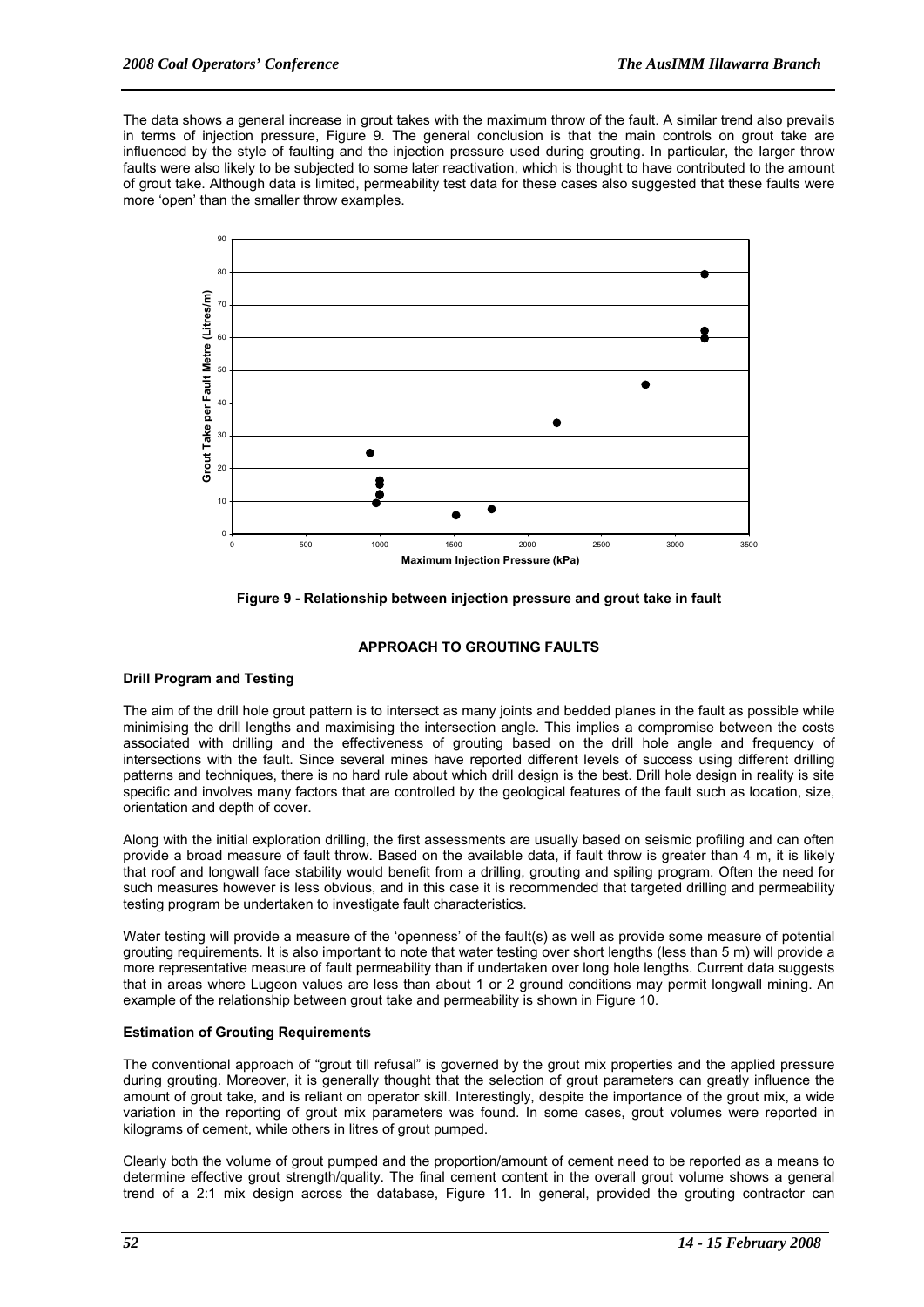demonstrate good quality control procedures and adhere to the design controls, our review of case studies suggests that grout takes are more influenced by fault characteristics and injection pressures rather than small differences in grouting parameters.



**Figure 10 - Typical relationship between permeability and grout take** 



**Figure 11 - Comparison between grout volume and cement used** 

In general, the gate-ends and the last third of the face towards the tailgate are the most critical areas for ground improvement. In large throw faults, stability is likely to be improved using pre-consolidation measures. In other cases, a focus on stabilising gate-ends and other high tensile zones along the face may be sufficient. A summary of general grouting requirements is provided in Table 1.

In rare cases very difficult ground control problems have been encountered whilst longwall mining through faults. in hind-site it may have preferable to relocate the longwall around the fault. These cases usually have possessed three main characteristics:

- 1. Faults oriented 30° or less to the longwall panel, and
- 2. Faults dipping at 60° to 90° towards the longwall face, and
- 3. Fault is first intercepted at gate-end in high stress zone.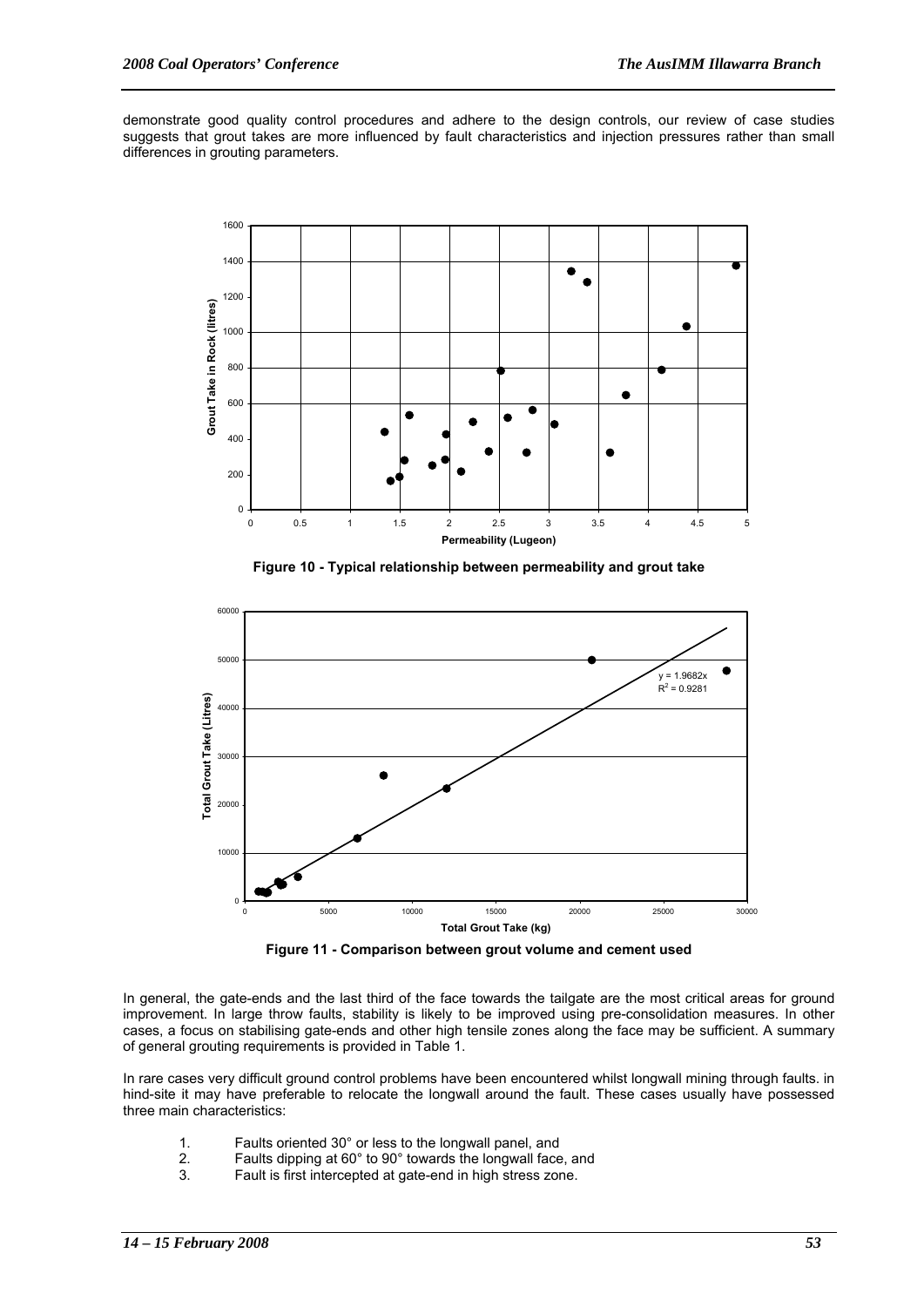As previously discussed, it is generally preferred to first intercept the fault in the tailgate. This is preferred over the alternative, in which first interception at the maingate would result in sustained tailgate damage as mining progresses. The problem can be further exacerbated if longwall panels are oriented such that a stress concentration develops along the maingate side.

| <b>Fault System Description</b>                                                                                                      | <b>Fracture</b><br><b>Frequency</b> | Permeability | <b>Stabilization Requirements</b>                                                                                         |  |  |
|--------------------------------------------------------------------------------------------------------------------------------------|-------------------------------------|--------------|---------------------------------------------------------------------------------------------------------------------------|--|--|
| Complex fault system oriented near<br>parallel (<30 $\degree$ ) to and dipping (60 $\degree$<br>to 90°) towards longwall face        | N/A                                 | N/A          | Review potential for severe mining<br>conditions based on detailed study<br>of fault characteristics                      |  |  |
| Complex fault system with at least 2<br>faults and maximum throw greater<br>than 4 m. Some minor thrusts<br>suggesting reactivation. | N/A                                 | N/A          | Comprehensive pre-consolidation<br>and reinforcement program                                                              |  |  |
| Complex step-over zone in normal<br>fault system with maximum throw<br>greater than 4 m.                                             | < 5m                                | > 2 Lugeons  | Comprehensive pre-consolidation<br>and reinforcement program                                                              |  |  |
| Complex step-over zone in normal<br>fault system with maximum throw<br>greater than 4 m.                                             | > 5 m                               | N/A          | Target grouting at gate-ends, high<br>tensile zones and high permeability<br>(> 2 Lugeons) zones                          |  |  |
| Complex fault system with at least 2<br>faults and maximum throw less than<br>4 m.                                                   | < 5m                                | > 2 Lugeons  | Comprehensive pre-consolidation<br>and reinforcement program                                                              |  |  |
| Complex fault system with at least 2<br>faults and maximum throw less than<br>4 m.                                                   | > 5 m                               | N/A          | Target grouting at gate-ends, high<br>tensile zones and high permeability<br>(> 2 Lugeons) zones                          |  |  |
| Complex step-over zone in normal<br>fault system with maximum throw<br>less than 4 m.                                                | < 5m                                | > 2 Lugeons  | Comprehensive pre-consolidation<br>and reinforcement program                                                              |  |  |
| Complex step-over zone in normal<br>fault system with maximum throw<br>less than 4 m.                                                | > 5 m                               | N/A          | Target grouting at gate-ends, high<br>tensile zones and high permeability<br>(> 2 Lugeons) zones                          |  |  |
| Single normal fault with maximum<br>throw greater than 4 m and<br>continuous across panel                                            | N/A                                 | > 2 Lugeons  | Comprehensive pre-consolidation<br>and reinforcement program                                                              |  |  |
| Single normal fault with maximum<br>throw greater than 4 m and<br>terminates in panel                                                | N/A                                 | N/A          | Target grouting at gate-ends, high<br>tensile zones and high permeability<br>(> 2 Lugeons) zones                          |  |  |
| Single normal fault with maximum<br>lthrow less than 4 m and continuous<br>across panel                                              | N/A                                 | > 2 Lugeons  | Target grouting at gate-ends, high<br>tensile zones and high permeability<br>(> 2 Lugeons) zones                          |  |  |
| Single normal fault with maximum<br>throw less than 4 m and terminates<br>in panel                                                   | N/A                                 | > 2 Lugeons  | Target grouting at gate-ends, high<br>tensile zones and high permeability<br>(> 2 Lugeons) zones                          |  |  |
| Single normal fault with maximum<br>throw less than 4 m and continuous<br>across panel                                               | N/A                                 | < 2 Lugeons  | Stabilize gate-ends using PUR and<br>additional roof/rib support. Stabilize<br>unstable longwall face during<br>mining.   |  |  |
| Single normal fault with maximum<br>throw less than 4 m and terminates<br>in panel                                                   | N/A                                 | < 2 Lugeons  | Target poor rib areas using PUR<br>and additional roof/rib support.<br>Stabilize unstable longwall face<br>during mining. |  |  |

|  | Table 1 - Minimum suggested requirements for fault grouting in longwall mining |  |  |
|--|--------------------------------------------------------------------------------|--|--|
|  |                                                                                |  |  |